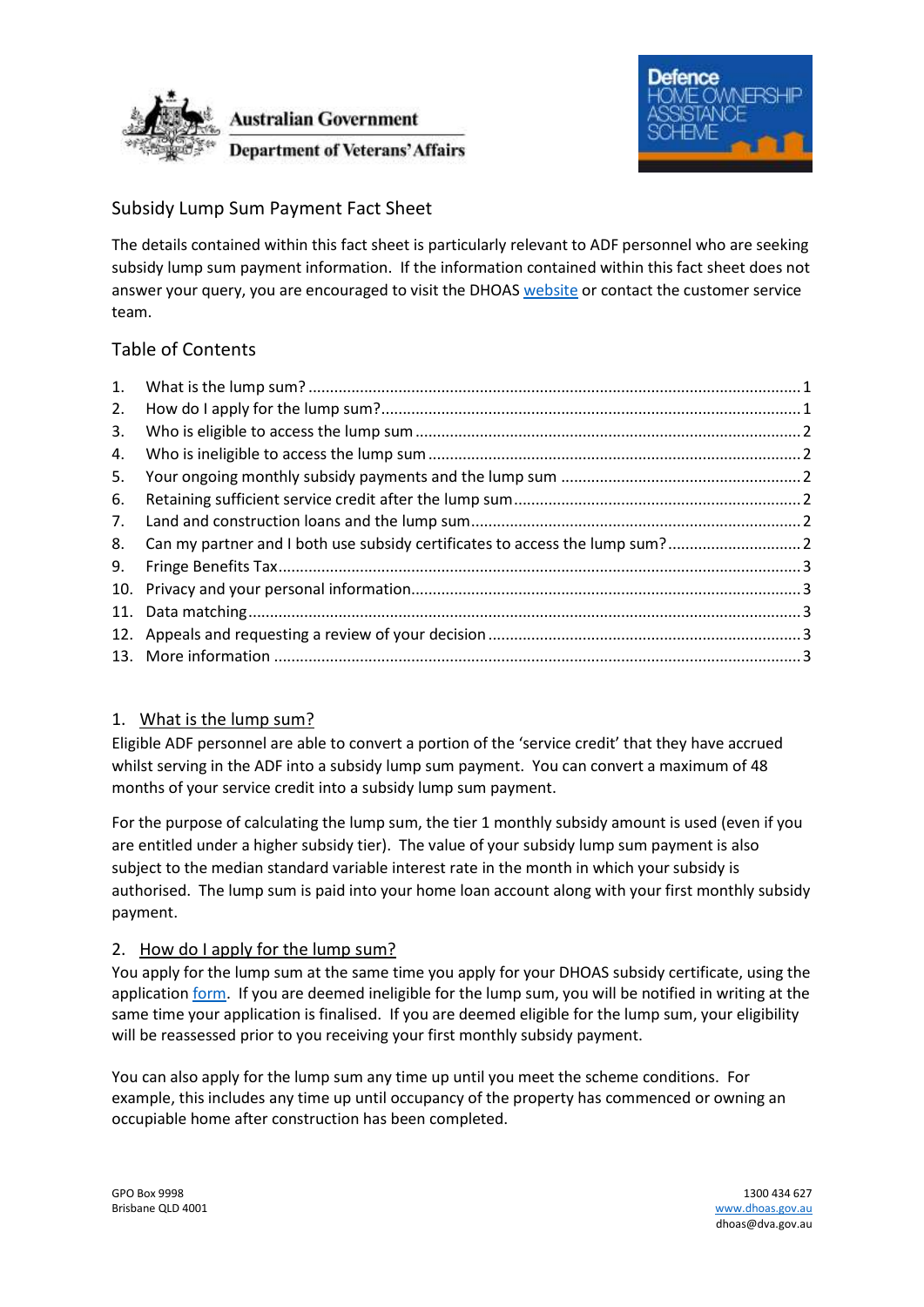## <span id="page-1-0"></span>3. Who is eligible to access the lump sum

ADF personnel who have never previously purchased an 'occupiable home' whilst enlisted with the ADF; and who intend to continue serving in the ADF for a minimum of 12 months after the lump sum payment is first authorised. The second condition does not apply if you are a surviving partner.

### <span id="page-1-1"></span>4. Who is ineligible to access the lump sum

You will be ineligible if you have previously received subsidy assistance under DHOAS, the Defence HomeOwner Scheme and/or Defence Service Homes Loans. ADF personnel who have previously purchased an 'occupiable home' whilst enlisted with the ADF, before the subsidy certificate of which the lump sum subsidy is requested was issued, and ADF personnel who have or are intending to separate from the ADF (including medical separations) or transfer to standby reserves are also ineligible.

You do not forfeit any accrued service credit entitlement by being ineligible for the lump sum payment. You can still access your entitlement as monthly subsidy payments, if eligible.

### <span id="page-1-2"></span>5. Your ongoing monthly subsidy payments and the lump sum

After payment of your lump sum has occurred, you will continue to receive your monthly subsidy payments, paid into your DHOAS home loan until a subsidy ceasing event occurs.

If you are entitled to a higher tier level, you are advised to consider whether it is best for you to convert a portion of your service credit on receiving the lump sum at the tier 1 level or receiving it as monthly subsidy payments into your DHOAS home loan, which may be at a higher tier level.

#### <span id="page-1-3"></span>6. Retaining sufficient service credit after the lump sum

After receiving the lump sum, you need to ensure that you retain enough service credit to support ongoing monthly subsidy payments. If you exhaust your service credit, your subsidy payments will cease and you will be required to reapply for DHOAS once you have accrued further service credit. To avoid a potential disruption to your monthly subsidy payments, it is advisable to retain at least 2 months of service credit to cover any administrative processes.

If you have less than 12 months of service credit remaining after you receive the lump sum and you subsequently transfer from permanent service to the reserves, or you take any periods of leave without pay or non-effective service which exhausts your service credit, your monthly subsidy payments would cease. Reserve ADF personnel are also advised to consider retaining 12 months or more of service credit, depending on how many months of service credit you need to support subsidy payments before you complete effective service within a financial year.

#### <span id="page-1-4"></span>7. Land and construction loans and the lump sum

The lump sum can be paid on any drawdown on your construction loan, including your final drawdown. However, you need to ensure that the subsidy certificate on which the lump sum is being requested is issued prior to the property becoming occupiable. For further information, please see the land and construction loan fact sheet available on our [website.](https://www.dhoas.gov.au/dhoas-presentation-and-fact-sheet.html#Otherfactsheets)

#### <span id="page-1-5"></span>8. Can my partner and I both use subsidy certificates to access the lump sum?

Eligible ADF personnel can use 2 subsidy certificates to settle on a DHOAS loan and both are able receive a lump sum subsidy payment on the same loan if they have accrued enough service credit.